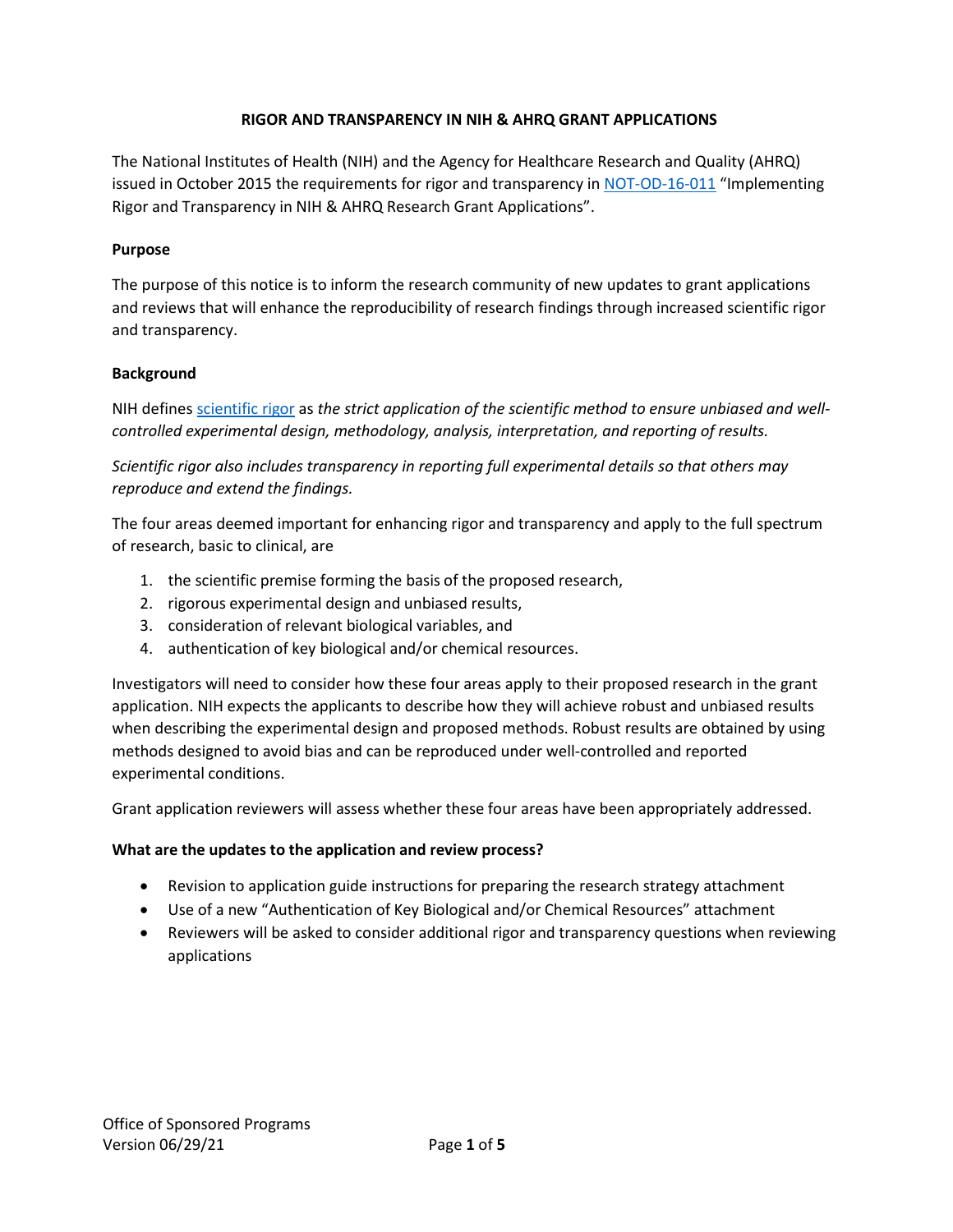## **Which grant applications do these new requirements apply?**

These requirements apply to most research grant applications (including complex research and small business grant applications) submitted for due dates on or after January 25, 2016.

*This is not a requirement for grants that support other types of activities. Se[e NOT-OD-16-011](http://grants.nih.gov/grants/guide/notice-files/NOT-OD-16-011.html) for exclusions.*

*This will not apply to institutional training grants, institutional career development awards, or individual fellowships until as early as FY2017. See [NOT-OD-16-034](http://grants.nih.gov/grants/guide/notice-files/NOT-OD-16-034.html) for additional details.*

## **What should be included in the Research Strategy of my proposal?**

In the *Significance Section*, include

- Consideration of strengths of published work or preliminary data crucial to the support of the application
- Consideration of weaknesses of published work or preliminary data crucial to the support of the application

#### In the *Approach Section*, include

- Description of experimental design and methods
- Description of how the experimental design and methods will achieve robust and unbiased results
- Explain how relevant biological variables, such as sex, are factored into research designs and analyses for studies in vertebrate animals and humans. Strong justification is required if proposing to study only one sex (See [NOT-OD-15-102](http://grants.nih.gov/grants/guide/notice-files/NOT-OD-15-102.html) for additional details).

#### **What are Key Biologicals and/or Chemical Resources?**

These resources may or may not be generated with NIH funds and

- 1) may differ from laboratory to laboratory over time;
- 2) may have qualities and qualifications that could influence the research data; and
- 3) are integral to the proposed research.

These include, but are not limited to

- o cell lines
- o specialty chemicals
- o antibodies
- o other biologics

*Standard laboratory reagents do not need to be included in this plan (e.g. buffers, common biologicals, common chemicals, etc.)*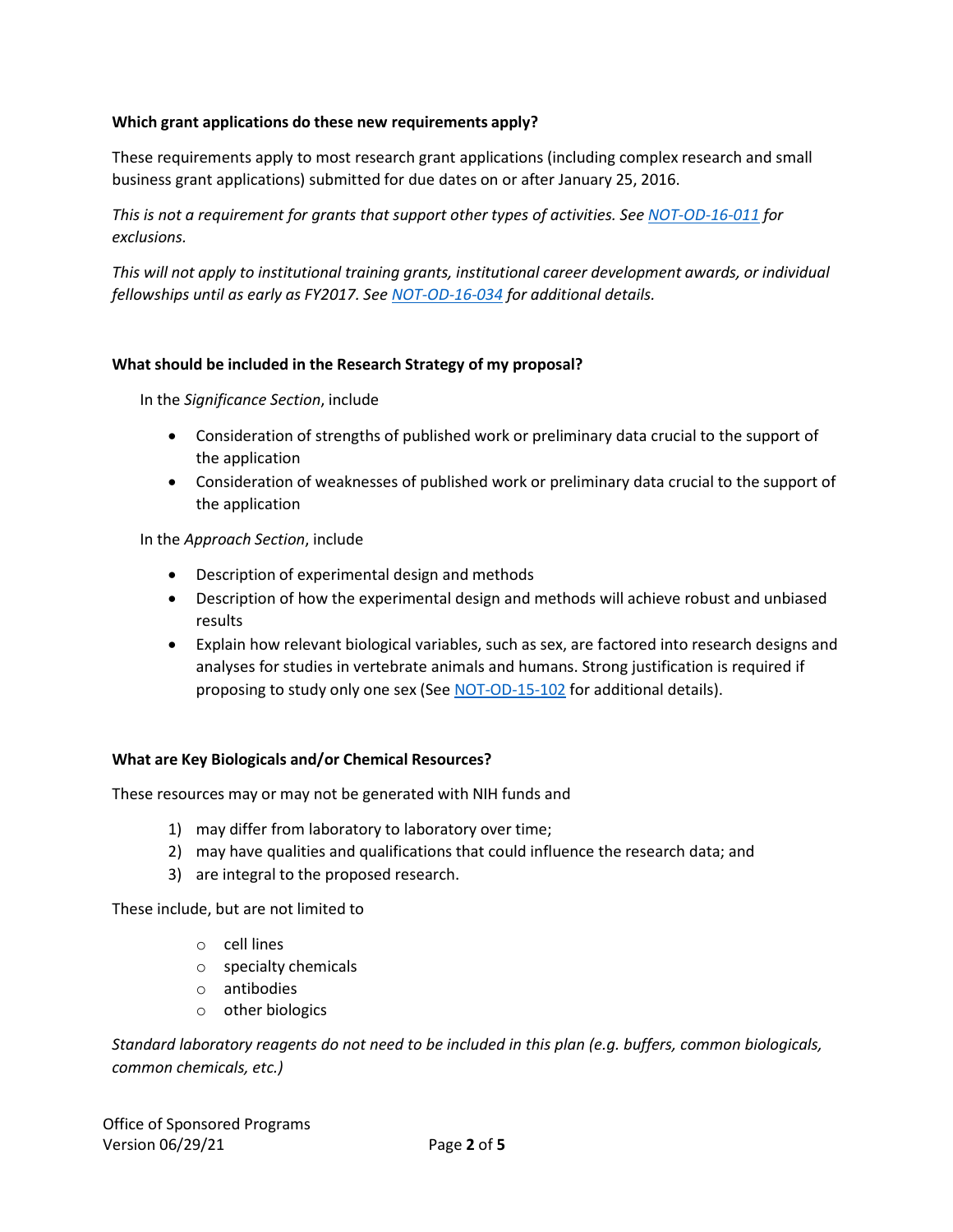#### **What are the NIH application requirements?**

Grant applications covered by this policy must include

• New PDF attachment for authentication of key biological and/or chemical resources used in the proposed studies.

This attachment, your authentication plan, should briefly (in one page or less) describe methods to ensure the identity and validity of key biological and/or chemical resources used in the proposed studies. This plan should include how you will authenticate key resources and the frequency for which you will do this for the proposed research. Authentication data do not need to be provided.

Information in this attachment must focus only on authentication and/or validation of key resources to be used in the study. All other methods and preliminary data will be within the page limits of the Research Strategy. Failure to comply with this limitation will result in application withdrawal from the review process.

Additional guidance on preparing an authentication plan can be found in the *[NIH Office of Extramural](https://nexus.od.nih.gov/all/2016/01/29/authentication-of-key-biological-andor-chemical-resources-in-nih-grant-applications/) Research [Nexus Open](https://nexus.od.nih.gov/all/2016/01/29/authentication-of-key-biological-andor-chemical-resources-in-nih-grant-applications/) Mike.*

| <b>APPLICATION DUE DATES</b>    | <b>FORM</b>        | <b>Document</b>                |
|---------------------------------|--------------------|--------------------------------|
| January 25, 2016 - May 24, 2016 | FORMS-C and        | Label PDF - "Authentication of |
|                                 | application guide  | Key Resources Plan"            |
|                                 |                    | Upload in "Other               |
|                                 |                    | Attachments" section of the    |
|                                 |                    | "Other Project Information"    |
|                                 |                    | form                           |
| On or after May 25, 2016        | FORMS-D and        | Research Plan Form will        |
|                                 | applications guide | include a Key Attachment       |
|                                 |                    | Field "Authentication of Key   |
|                                 |                    | Biological and/or Chemical     |
|                                 |                    | Resources"                     |

## **What forms do I use in my application and how/where do I upload the document?**

*Note: For each submission, always download a new grants application package from Grants.gov to ensure that you are using the most recent versions of the forms.*

# **How will the key biological and/or chemical resources authentication plan be used during the application review process?**

For projects involving these resources, the reviewer will comment on the plan proposed for identifying and ensuring the validity of those resources.

Office of Sponsored Programs Version 06/29/21 Page **3** of **5**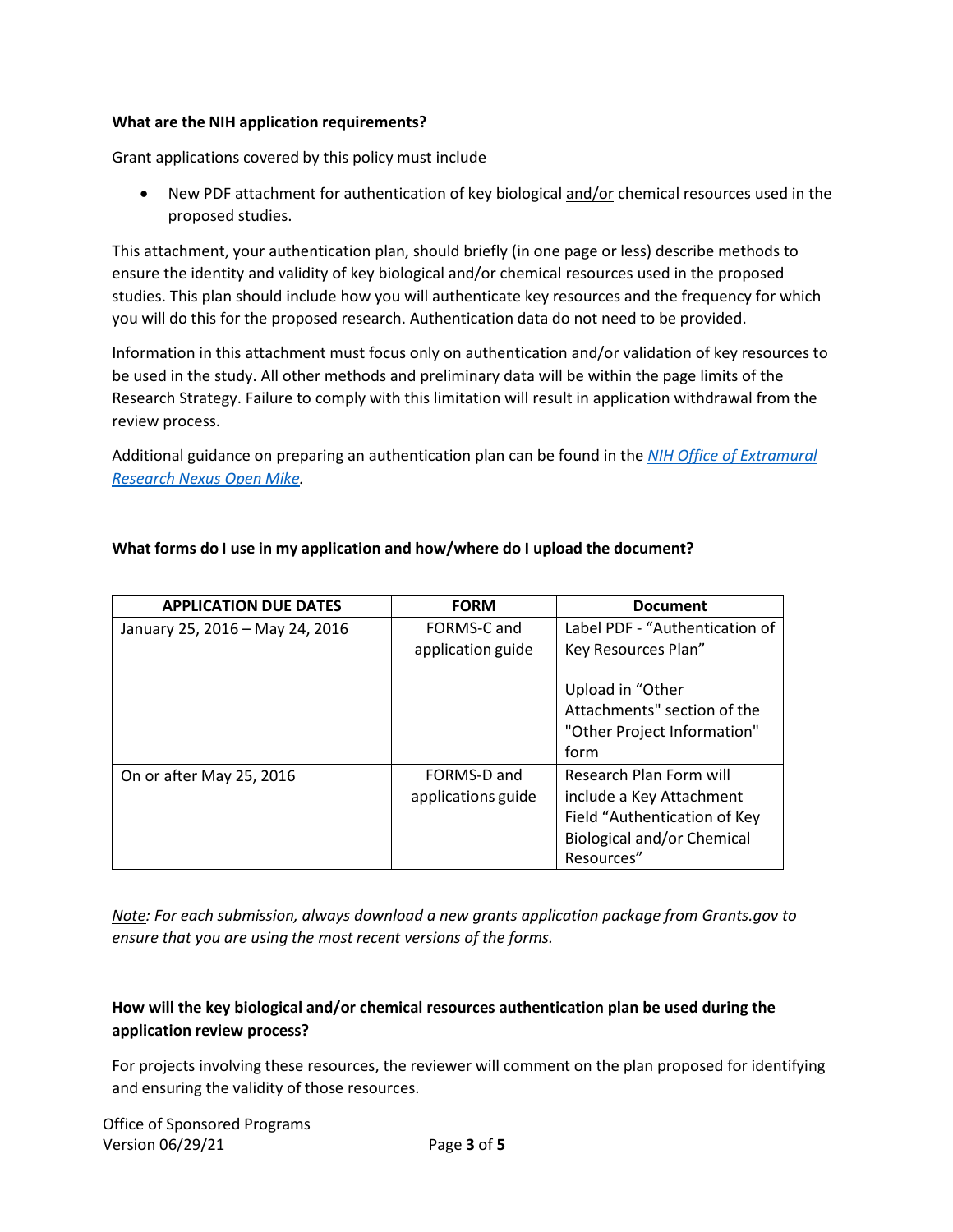### **Does my Progress Report need to address rigor?**

Progress reports for all annual non-competing (Type 5) NIH & AHRQ awards that support research activities (including complex research and small business grant applications) submitted on or after January 25, 2016 will be expected to emphasize the rigorous approaches taken to ensure robust and unbiased results. Se[e NOT-OD-16-031.](http://grants.nih.gov/grants/guide/notice-files/NOT-OD-16-031.html)

The progress report should address

- o What was accomplished under these goals and include the approaches taken to ensure robust and unbiased results
- $\circ$  What is the plan is for the next reporting period to accomplish these goals and discuss efforts to ensure that the approach is scientifically rigorous and results are robust and unbiased.

## **What will the Office of Research be reviewing during proposal submission?**

During this early phase of implementation, the Office of Research will try to help by taking a look during the grant submission process to see if the *Authentication Plan of Key Biological and/or Chemical Resources* is applicable for the funding mechanism. If applicable but no PDF present, the grant officer will check with the department to ensure that a plan was not required for the research proposed rather than being overlooked by the principal investigator.

*If the grant proposal arrives to the Office of Research after the internal submission deadline, no guarantees can be made that time will permit this step.*

#### **Additional Resources**

Rigor and [Reproducibility](http://grants.nih.gov/reproducibility/index.htm)

[Consideration](http://grants.nih.gov/grants/guide/notice-files/NOT-OD-15-102.html) of Sex as a Biological Variable in NIH-funded Research

Enhancing [Reproducibility](http://grants.nih.gov/grants/guide/notice-files/NOT-OD-15-103.html) through Rigor and Transparency (Background for these new requirements)

[NIH & AHRQ Announce Upcoming Changes to Policies, Instructions, and Forms for 2016](http://grants.nih.gov/grants/guide/notice-files/NOT-OD-16-004.html) Grant [Applications](http://grants.nih.gov/grants/guide/notice-files/NOT-OD-16-004.html)

[Implementing](http://grants.nih.gov/grants/guide/notice-files/NOT-OD-16-011.html) Rigor and Transparency in NIH & AHRQ Research Grant Applications

[Additional guidance on authentication at NIH Office of Extramural Research](https://nexus.od.nih.gov/all/2016/01/29/authentication-of-key-biological-andor-chemical-resources-in-nih-grant-applications/) *Extramural Nexus Open [Mike](https://nexus.od.nih.gov/all/2016/01/29/authentication-of-key-biological-andor-chemical-resources-in-nih-grant-applications/)*

[Advanced Notice of Coming Requirements for Formal Instruction in Rigorous Experimental Design and](http://grants.nih.gov/grants/guide/notice-files/NOT-OD-16-034.html) [Transparency to Enhance Reproducibility: NIH and AHRQ Institutional Training Grants Institutional](http://grants.nih.gov/grants/guide/notice-files/NOT-OD-16-034.html) Career [Development Awards, and](http://grants.nih.gov/grants/guide/notice-files/NOT-OD-16-034.html) Individual Fellowships